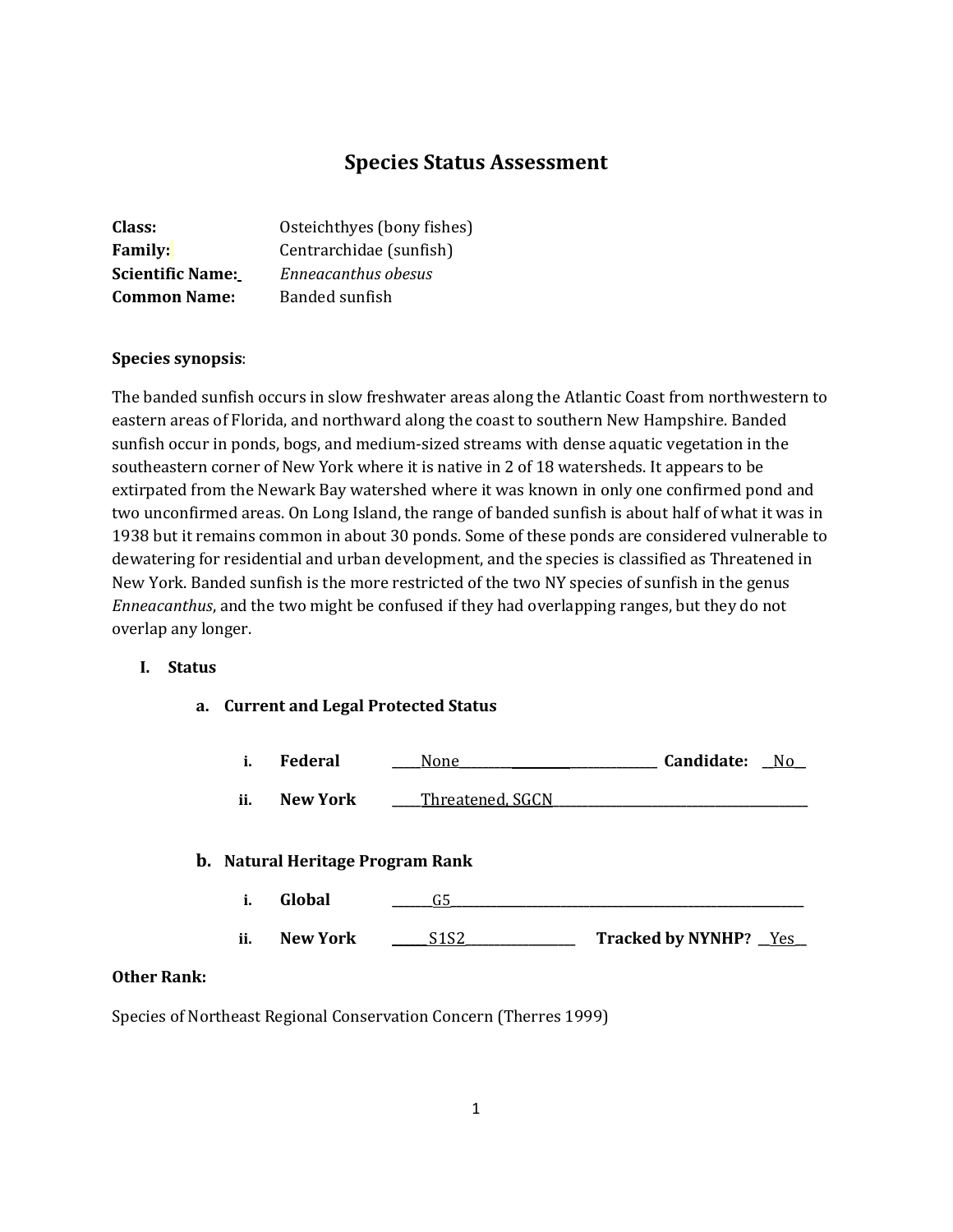## **Status Discussion:**

Banded sunfish has a global rank of Secure due to its large range and large number of occurrences. Its New York state rank of Critically Imperiled/Imperiled is due to its restricted distribution within the state (NatureServe 2012).

# **II. Abundance and Distribution Trends**

- **a. North America**
	- **i. Abundance**

| declining         | _increasing | stable<br>X            | unknown_ |
|-------------------|-------------|------------------------|----------|
| ii. Distribution: |             |                        |          |
| declining         | increasing  | stable<br>$\mathbf{X}$ | unknown  |

**Time frame considered: \_\_** over the past 10 years (NatureServe 2012) **\_**

## **b. Regional**

| <i>i.</i> Abundance                                   |  |
|-------------------------------------------------------|--|
| ____ declining ______increasing                       |  |
| ii. Distribution:                                     |  |
| ___ declining ____increasing                          |  |
| <b>Regional Unit Considered:</b> Region 5 - Northeast |  |
| Time Frame Considered: _______________                |  |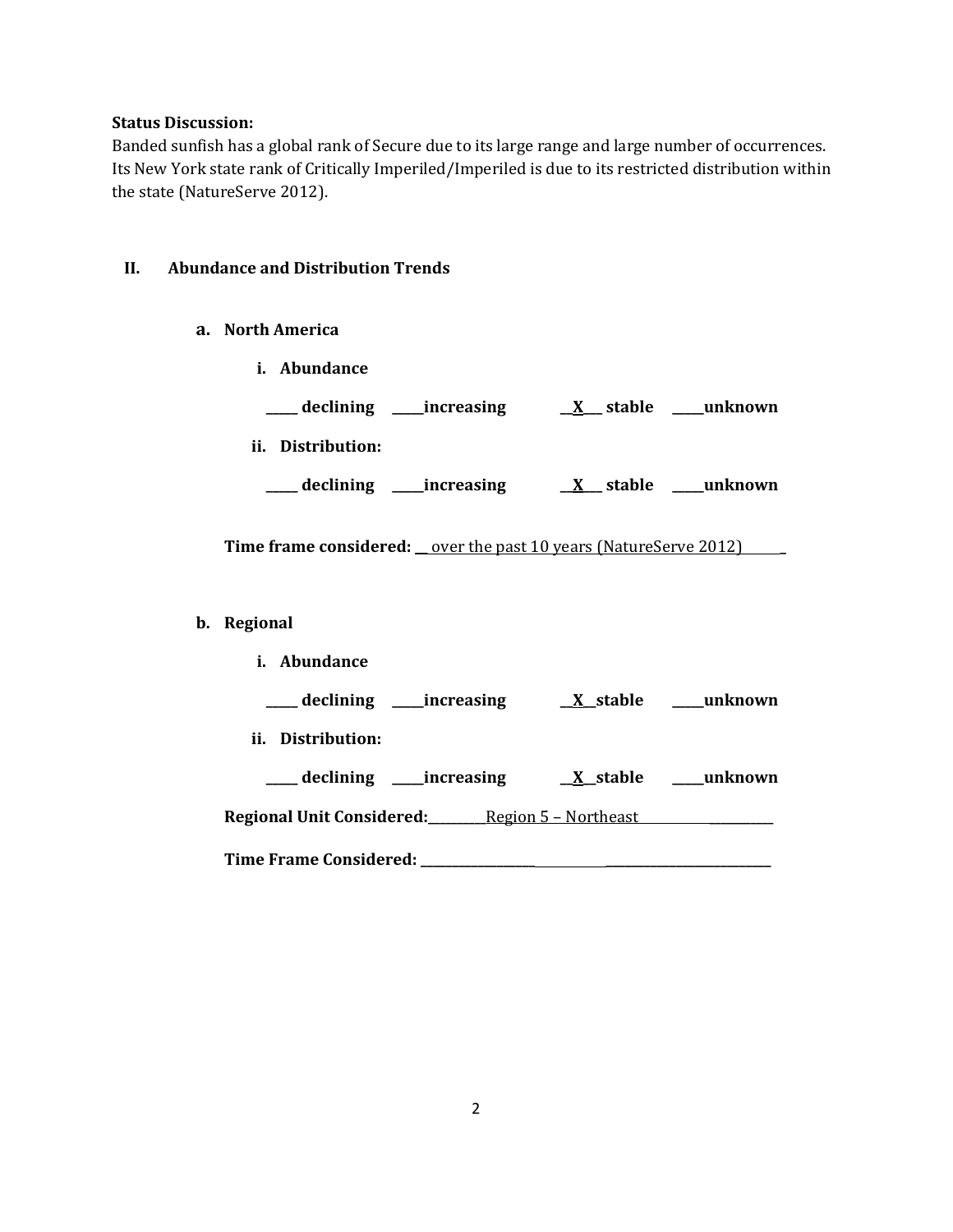**c. Adjacent States and Provinces**

| <b>CONNECTICUT</b> |                                                          |  |
|--------------------|----------------------------------------------------------|--|
| i. Abundance       |                                                          |  |
|                    |                                                          |  |
| ii. Distribution:  |                                                          |  |
|                    |                                                          |  |
|                    |                                                          |  |
|                    |                                                          |  |
|                    |                                                          |  |
|                    |                                                          |  |
| i. Abundance       |                                                          |  |
|                    | __ declining ____increasing ______stable ____unknown     |  |
| ii. Distribution:  |                                                          |  |
|                    | __ declining ____ increasing ______ stable _____ unknown |  |
|                    |                                                          |  |
|                    |                                                          |  |
|                    |                                                          |  |
| <b>NEW JERSEY</b>  |                                                          |  |
| i. Abundance       |                                                          |  |
|                    | __declining ___increasing ____stable ___unknown          |  |
| ii. Distribution:  |                                                          |  |
|                    |                                                          |  |
|                    |                                                          |  |
|                    |                                                          |  |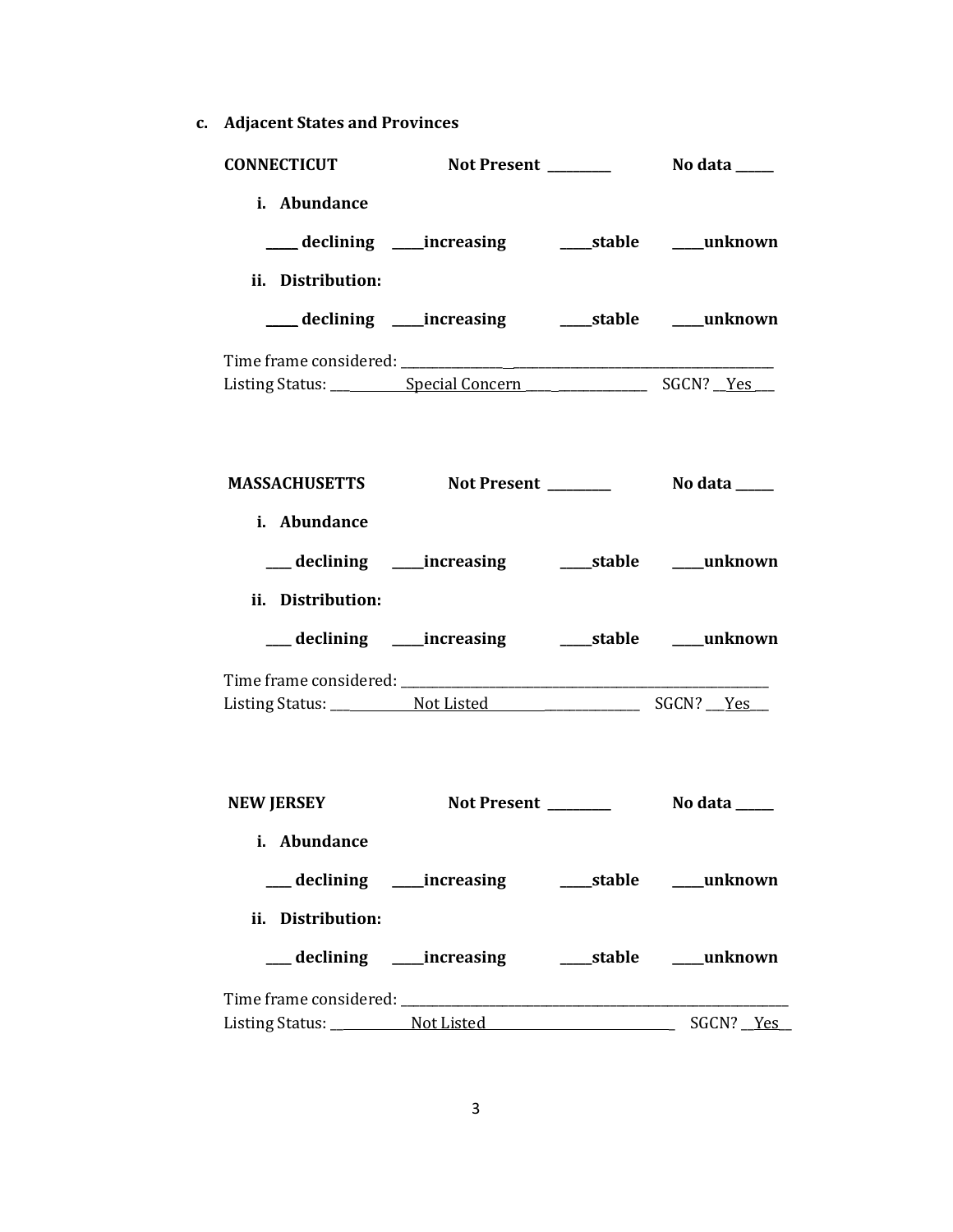|         | PENNSYLVANIA                                    | Not Present ________                                       | No data $\_\_\_\_\_\_\_\_\_\_\$ |
|---------|-------------------------------------------------|------------------------------------------------------------|---------------------------------|
|         | i. Abundance                                    |                                                            |                                 |
|         |                                                 | ___ declining ____ increasing _______ stable _____ unknown |                                 |
|         | ii. Distribution:                               |                                                            |                                 |
|         |                                                 | __declining ____increasing ______stable ____unknown        |                                 |
|         | Time frame considered: Not collected since 1977 |                                                            |                                 |
|         |                                                 |                                                            |                                 |
|         | <b>QUEBEC</b>                                   | Not Present $\mathbf{X}$                                   | No data _______                 |
|         | <b>VERMONT</b>                                  | Not Present $\mathbf{X}$                                   | No data _______                 |
| ONTARIO |                                                 | Not Present $\mathbf{X}$                                   | No data $\_\_\_\_\_\_\_\_\_\_\$ |
|         |                                                 |                                                            |                                 |

\*Classifications in neighbor states include SGCN in New Hampshire.

| d. NEW YORK                                                          |                                                                  | No data |
|----------------------------------------------------------------------|------------------------------------------------------------------|---------|
|                                                                      | <b>i.</b> Abundance: Gone from one watershed and stable in other |         |
|                                                                      |                                                                  |         |
| <b>ii.</b> Distribution: Gone from one watershed and stable in other |                                                                  |         |
|                                                                      |                                                                  |         |
|                                                                      |                                                                  |         |
| Time frame considered: 1930s – present                               |                                                                  |         |

# **Monitoring in New York.**

Extensive surveys have been conducted to locate this fish in both of its two watersheds in last 10 years.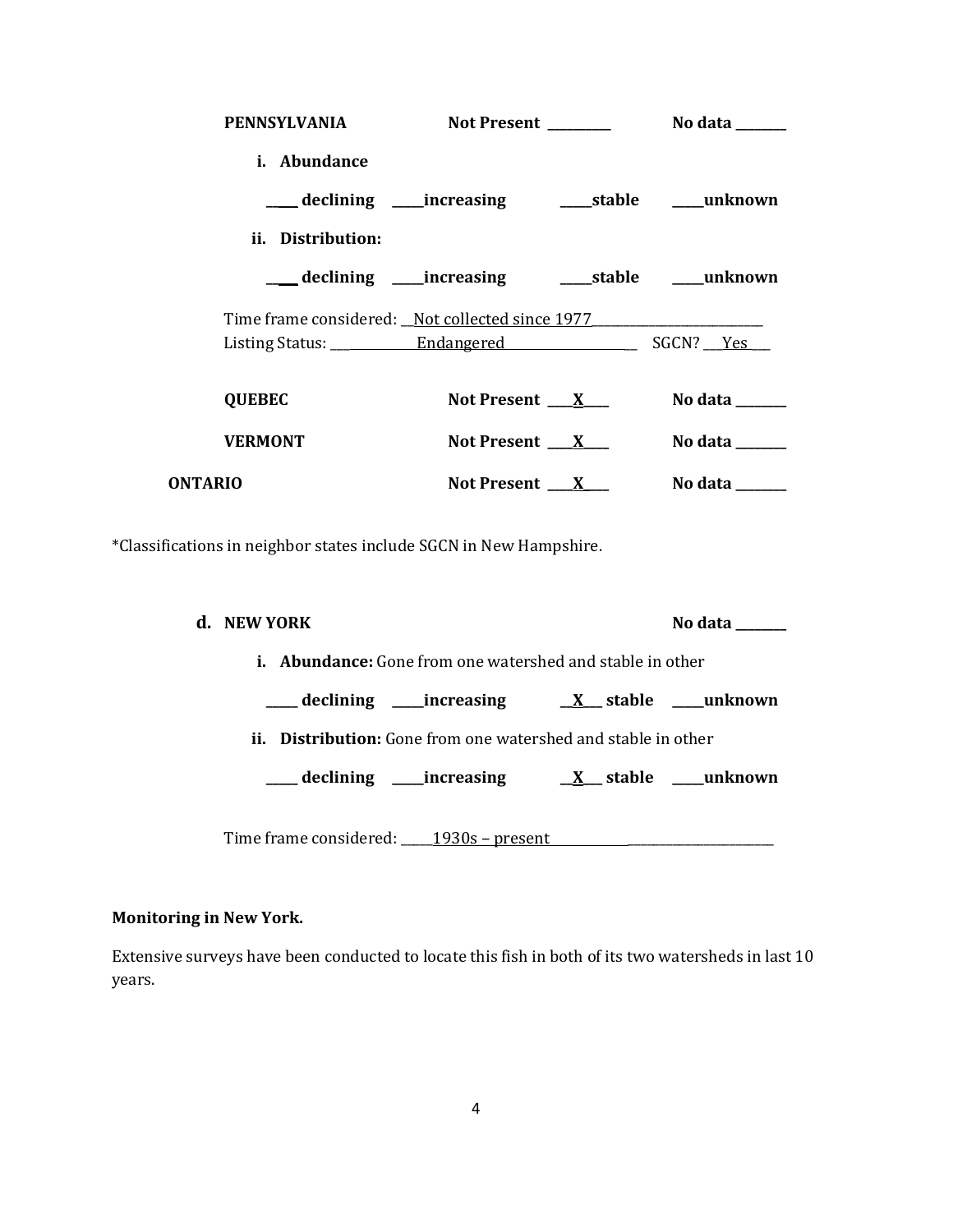#### **Trends Discussion:**

The short-term trend over the past 10 years or three generations is likely relatively stable. The long-term trend has shown declines where habitat has been drained for development, but the overall extent of habitat may not be very large (NatureServe 2012). In New York, banded sunfish have historically been found in about 30 bodies of water and their range is currently not declining (or gone or dangerously sparse) in 1 of the 2 watersheds. Both habitat and abundance appears to be stable on Long Island, except for years when the water table goes down and ponds dry up. The Newark Bay range is no longer inhabited. A generalized indication of the trend came from comparisons for pond samples before and after 1977; there have been more catches since the 70s, all in the Long Island watershed (84 of 89). Since 1993 there are 93 catches (some with more catches per site). The distribution of this species among sub-basins within the Long Island watershed has not changed substantially. There is one HUC-10 unit on Long Island that has maintained occupancy. However, the other two HUC-10 units in Newark Bay watershed have been unoccupied since catches in 1936-39.



Figure 1. U.S. distribution of banded sunfish by watershed (NatureServe 2012).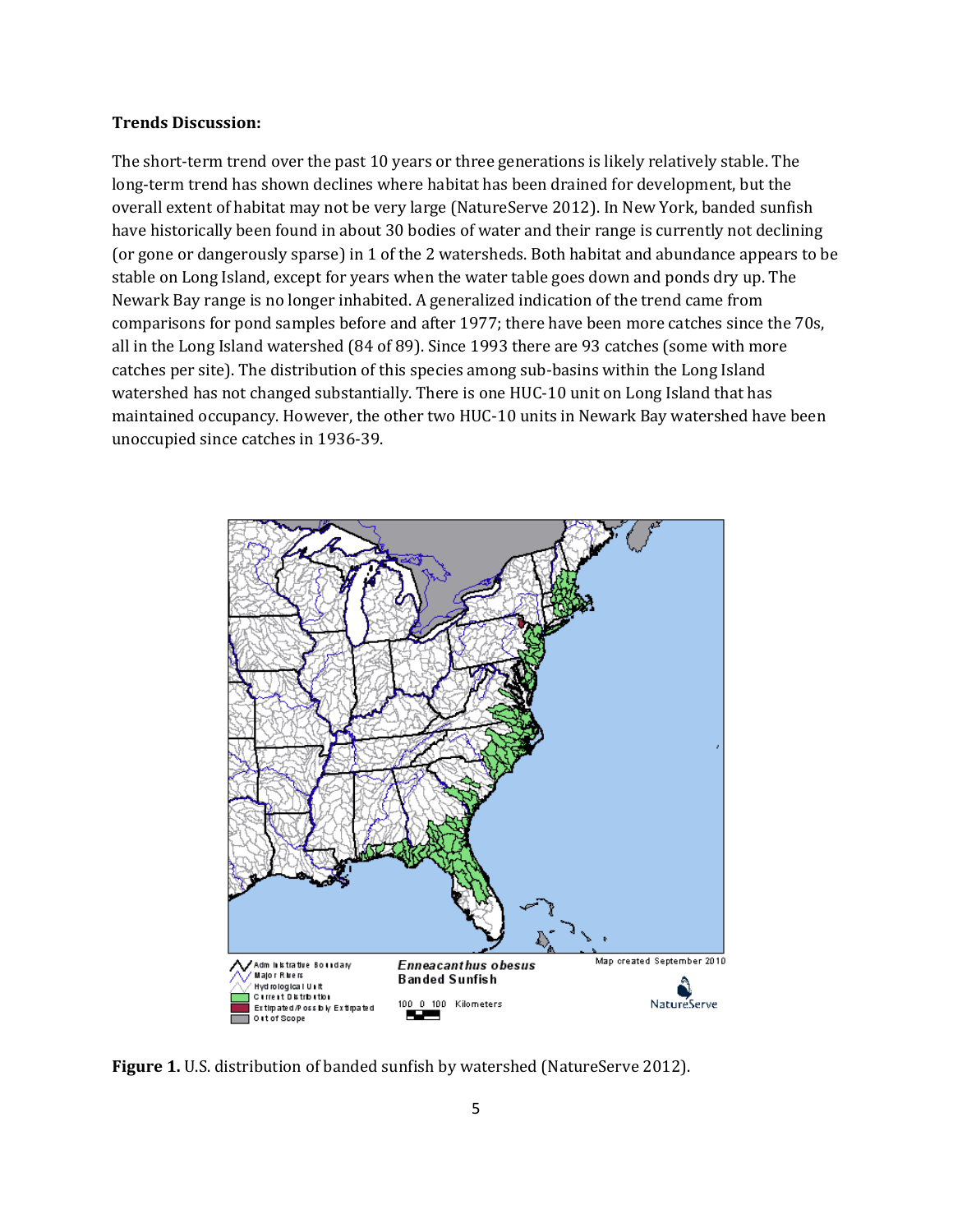

**Figure 2.** Banded sunfish distribution in New York, depicting fish sampled before 1977 and from 1977 to current time, showing the corresponding HUC-10 units where they were historically found along with the number of records. Left picture is the New York range of banded sunfish.

|                |               |                   |             |      | Watershed |
|----------------|---------------|-------------------|-------------|------|-----------|
| Watershed name | Total # HUC10 | <b>Early only</b> | Recent only | both | status    |
| Newark Bay     |               |                   |             |      | loss      |
| Long Island    |               |                   |             |      |           |
| <b>Sum</b>     |               |                   |             |      |           |

**Table 1**. Records of rare fish species in hydrological units (HUC-10) according to their watersheds in early and recent time periods (before and after 1977). Further explanations of details are found in Carlson (2012).

## **III. New York Rarity, if known:**

| Historic          | # of Animals | # of Locations | % of State     |
|-------------------|--------------|----------------|----------------|
| prior to $(1977)$ |              |                | 3/20 HUC units |
| prior to 1980     |              |                |                |
| prior to 1990     |              |                |                |

## **Details of historic occurrence:**

Banded sunfish were historically rare in the Newark Bay basin but not within the Long Island watershed. This species was historically found in the Passaic drainage and two lakes in the Palisades Interstate Park. These last two areas have been doubted for authenticity because they are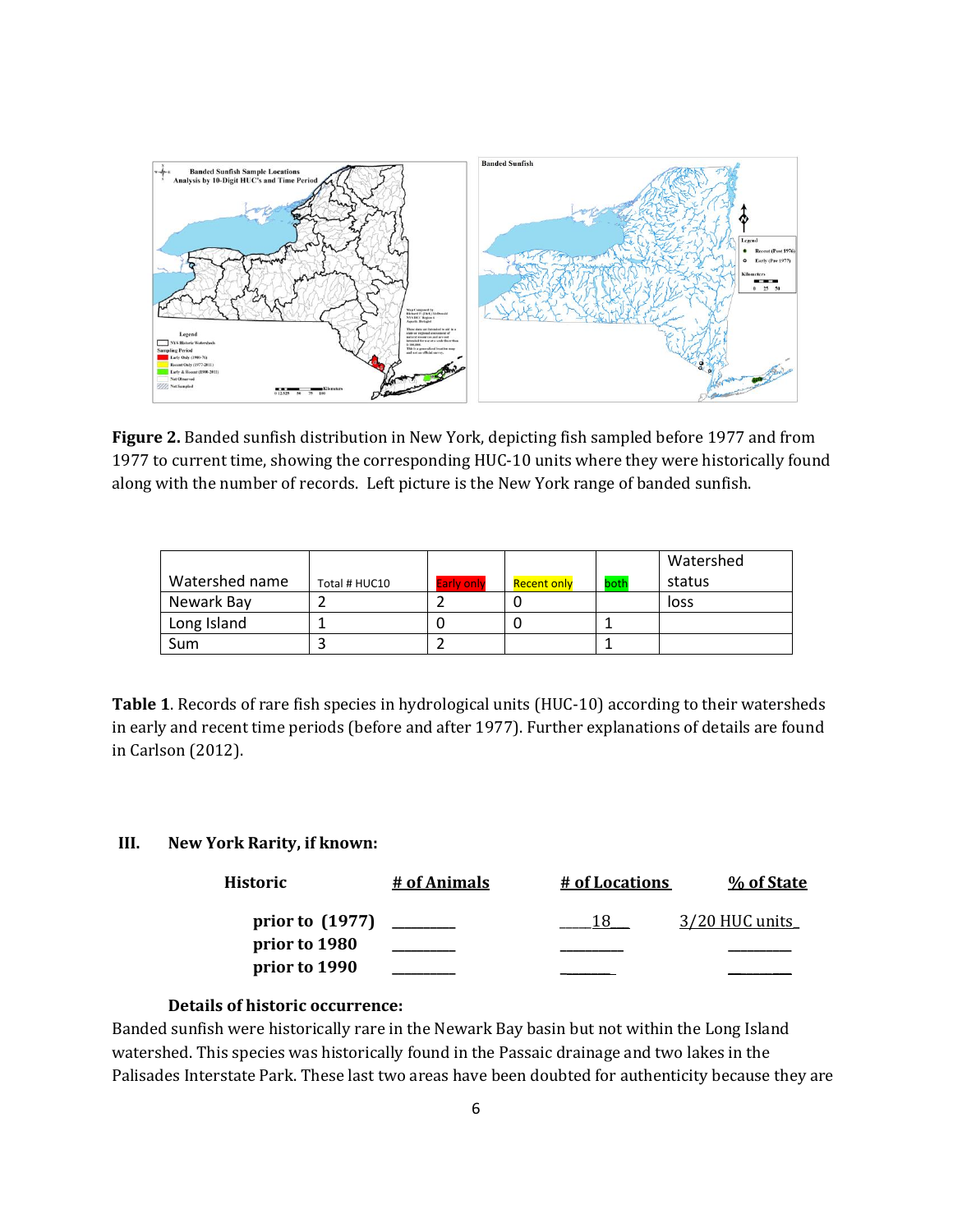not at all typical of coastal lowlands. Specimens were recently reexamined by an expert for this genus and were confirmed.

| Current     | # of Animals | # of Locations | % of State     |
|-------------|--------------|----------------|----------------|
| [post 1977] |              | 56             | 1/20 HUC units |

## **Details of current occurrence:**

The distribution of this species within one subbasin of the Long Island watershed has maintained occupancy and has not changed substantially. It has been collected from eastern Long Island in the Peconic River drainage near Riverhead where they inhabit about 30 ponds, as shown by extensive sampling in 1994–99 and 2007–11. Other previous sampling found banded sunfish in 4 additional areas since 1985. Several more waters may still be inhabited since some of the historic sites were not sampled during this program. In 1938, there were two additional ponds containing this species, but the ponds no longer exist.

However, the other two HUC-10 units in Newark Bay watershed have remained unoccupied since catches of 1939. The sites in the Passaic drainage and Interstate Park appear to be no longer inhabited. There are 337 HUC-10 units across the entire state and only 20 HUC units (total for these two watersheds) where they have occurred.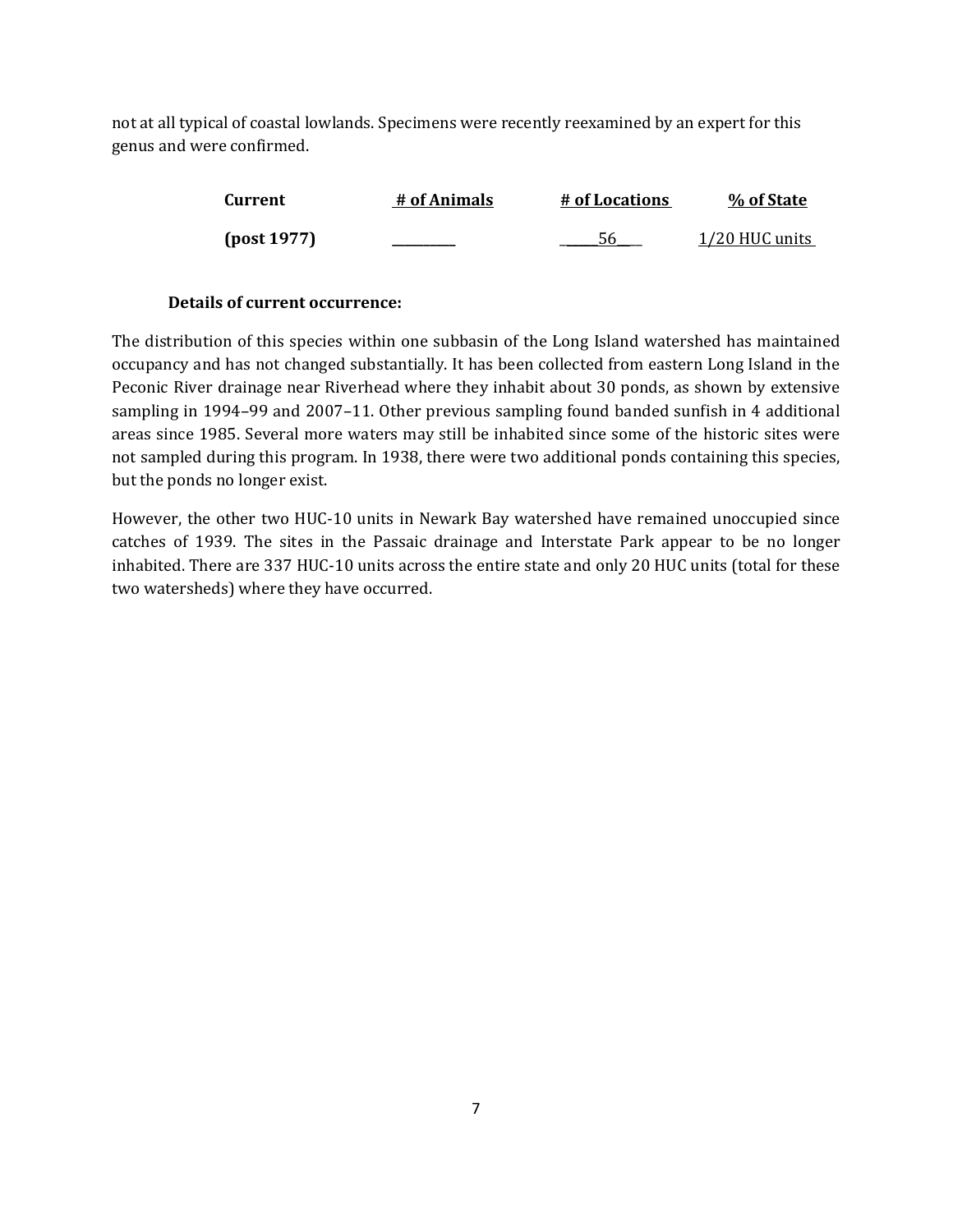### **New York's Contribution to Species North American Range:**

| % of NA Range in New York | <b>Classification of New York Range</b> |  |  |
|---------------------------|-----------------------------------------|--|--|
| $\frac{100}{2}$ (endemic) | $X$ Core                                |  |  |
| 76-99                     | __ Peripheral                           |  |  |
| $\frac{1}{2}$ 51-75       | ___ Disjunct                            |  |  |
| 26-50                     | Distance to core population:            |  |  |
| $X_1-25$ (maybe 5%)       |                                         |  |  |

# **IV. Primary Habitat or Community Type:**

- **1.** Headwater/Creek
- **2.** Eutrophic Pond
- **3.** Coastal Plain Pond
- **4**. Open Acidic Peatlands

### **Habitat or Community Type Trend in New York:**

| Declining <u>X</u> Stable             | Increasing | Unknown |
|---------------------------------------|------------|---------|
| Time frame of decline/increase: _____ |            |         |
| <b>Habitat Specialist?</b>            | X Yes      | No      |
| <b>Indicator Species?</b>             | X Yes      | Nο      |

#### **Habitat Discussion:**

Banded sunfish inhabit darkly stained and sluggish waterbodies including ponds, lakes, backwaters of streams and rivers, and bogs with abundant vegetation and substrates consisting of sand and mud (Smith 1985, NatureServe 2012). Preferred areas are often shallow with vegetation over detritus-laden bottoms and bog water as acidic as 3.7 (pH) has been inhabited.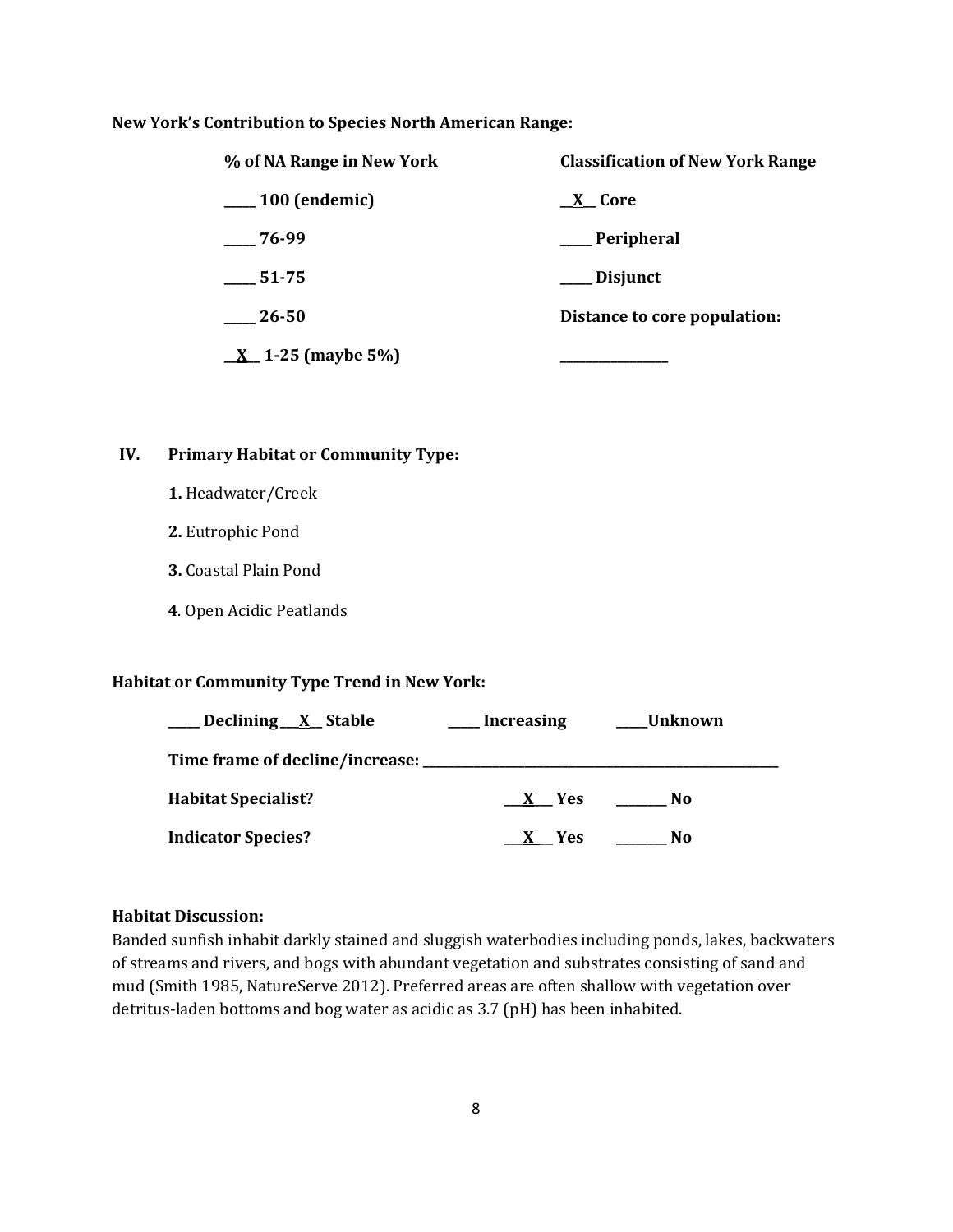- **V. New York Species Demographics and Life History**
	- **\_\_\_X\_\_ Breeder in New York**
		- **\_\_X\_\_ Summer Resident**
		- **\_\_X \_\_ Winter Resident**
		- **\_\_\_\_\_ Anadromous**

**\_\_\_\_\_ Non-breeder in New York**

- **\_\_\_\_\_ Summer Resident**
- **\_\_\_\_\_ Winter Resident**
- **\_\_\_\_\_ Catadromous**
- **\_\_\_\_\_ Migratory only**
- **\_\_\_\_\_Unknown**

## **Species Demographics and Life History Discussion:**

Spawning occurs April through July and some females are known to spawn at one year of age. The banded sunfish have a very restricted home range and will not swim great distances (Cooper 1983).

## **VI. Threats:**

Because the only remaining New York population of the banded sunfish is located in eastern Long Island, it is considered to be vulnerable to environmental catastrophes. Fortunately, several of the occupied ponds are isolated and without surface water connections to the Peconic system. The ground water pumping that continues to lower the water level could also threaten these waters during drought conditions. Low water conditions in Zeeks Pond (at Brookhaven National Lab) in 2002 were thought to cause the banded sunfish to die, but they recovered from a tiny wet hole refugia.

Other possible threats include the presence of largemouth bass (*Micropterus salmoides*), which is not typically present in waters that contain a high abundance of banded sunfish; and the spread of phragmites, which can outcompete native vegetation such as sweet pepper bush (*Clethra alnifolia*) and smartweed (*Polygonum* spp).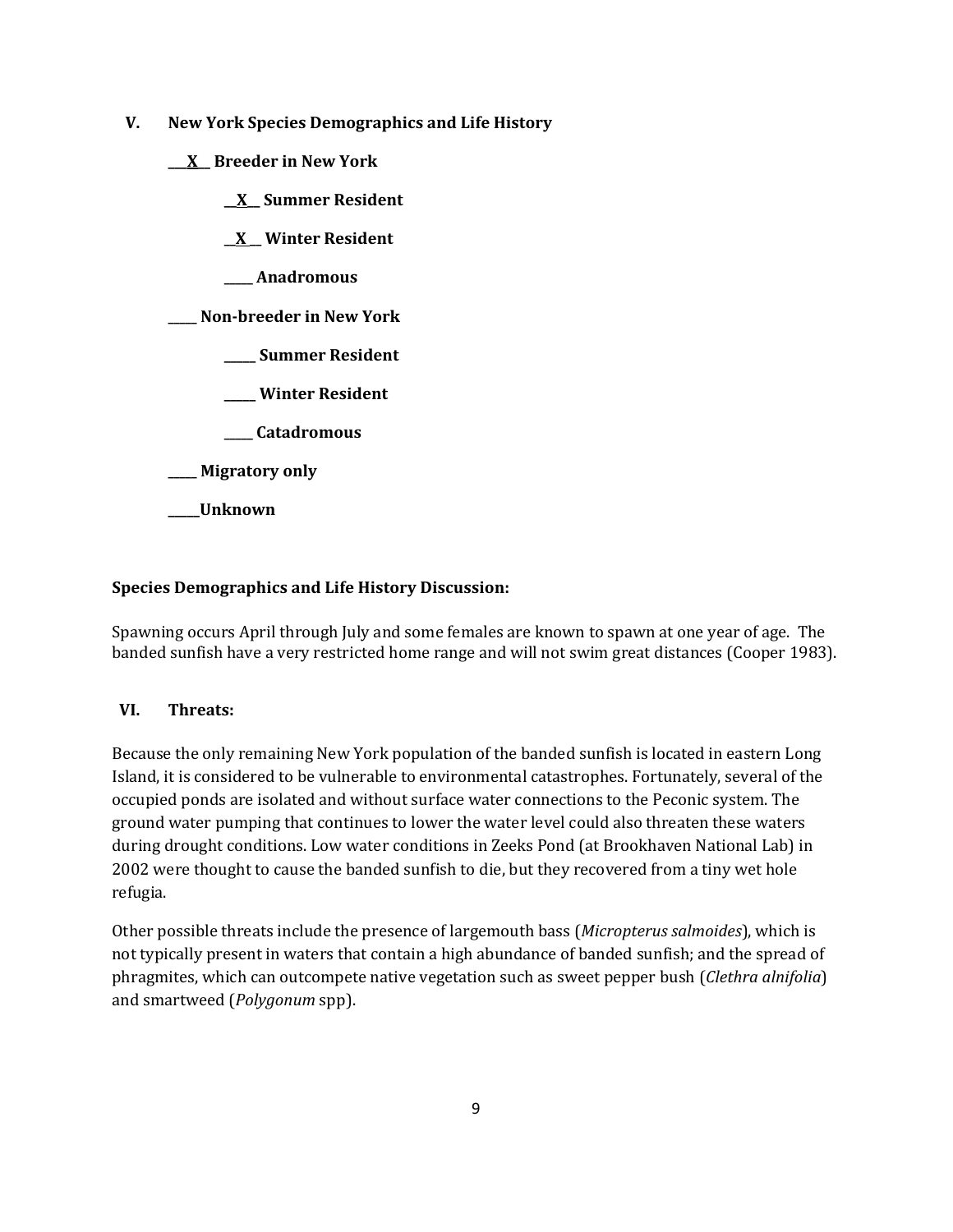Banded sunfish was classified as "moderately vulnerable" to predicted climate change in an assessment of vulnerability conducted by the New York Natural Heritage Program (Schlesinger et al. 2011).

# **Are there regulatory mechanisms that protect the species or its habitat in New York?**

**\_\_\_\_\_\_ No \_\_\_\_\_ Unknown**

**\_\_\_X\_\_ Yes** 

The banded sunfish is listed as a threatened species in New York and is protected by Environmental Conservation Law (ECL) section 11-0535 and the New York Code of Rules and Regulations (6 NYCRR Part 182). A permit is required for any proposed project that may result in a take of a species listed as Threatened or Endangered, including, but not limited to, actions that may kill or harm individual animals or result in the adverse modification, degradation or destruction of habitat occupied by the listed species.

The Protection of Waters Program provides protection for rivers, streams, lakes, and ponds under Article 15 of the NYS Conservation Law.

# **Describe knowledge of management/conservation actions that are needed for recovery/conservation, or to eliminate, minimize, or compensate for the identified threats:**

Continued monitoring of the Long Island populations and habitat protection are necessary to sustain current populations of banded sunfish. Permit reviews may be necessary for existing and new ground water wells on Long Island to avoid excessive drawdown and ensure ponds provide adequate habitat (NYSDEC 2005).

Conservation actions following IUCN taxonomy are categorized in the following table.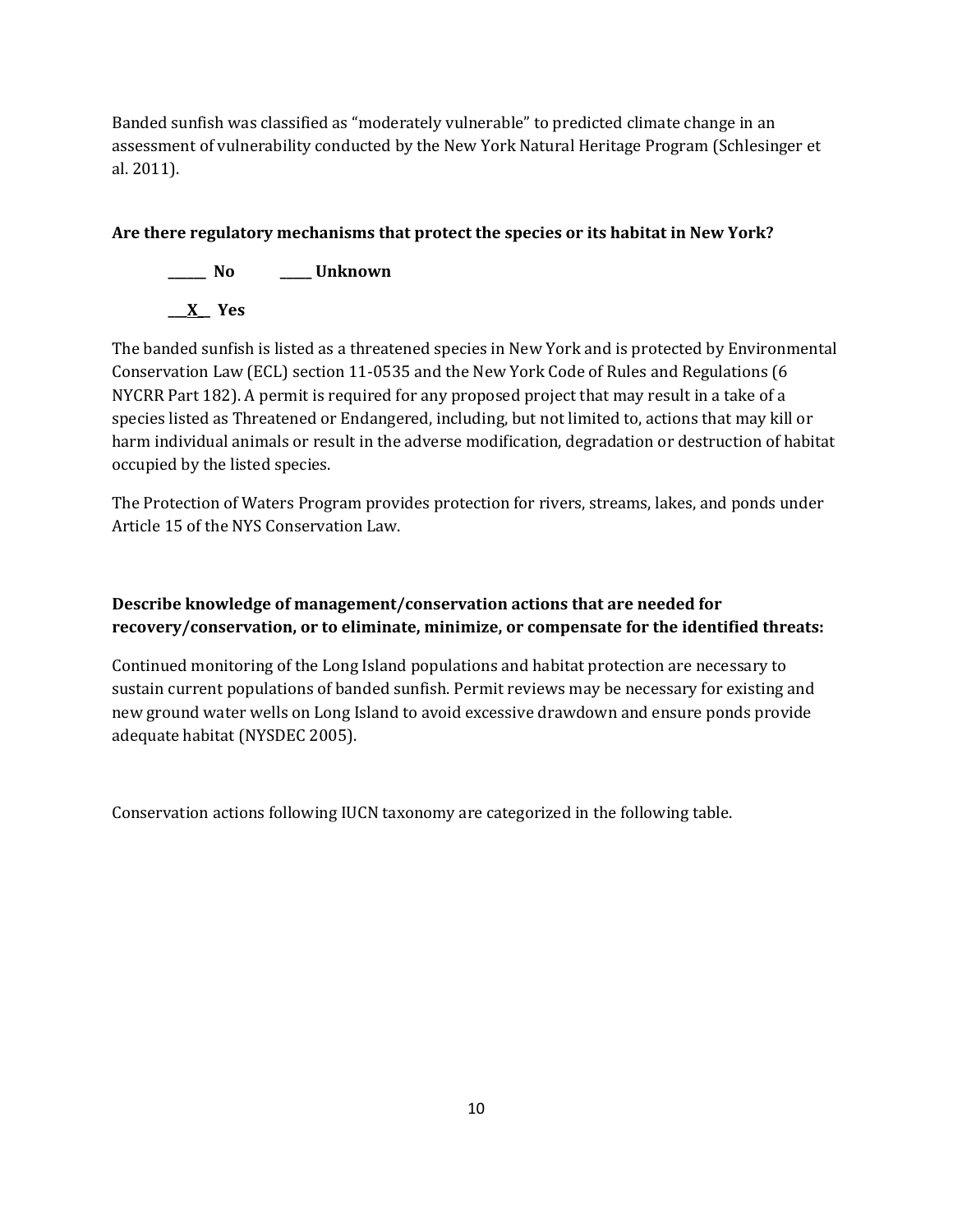| <b>Conservation Actions</b> |                                                                                                       |
|-----------------------------|-------------------------------------------------------------------------------------------------------|
| <b>Action Category</b>      | <b>Action</b>                                                                                         |
| Land/Water Protection       | Site/Area Protection                                                                                  |
| Land/Water Protection       | Resource/Habitat Protection                                                                           |
| Land/Water Management       | Invasive/Problematic Species Control                                                                  |
| Law/Policy actions          | Legislation Change/Implementation (permit)<br>reviews for existing or proposed ground water<br>wells) |

The Comprehensive Wildlife Conservation Strategy (NYSDEC 2005) includes recommendations for the following actions for the banded sunfish.

### **Habitat Monitoring:**

---- Complete surveys on submerged aquatic vegetation and floating woody mats in areas still inhabited by this species and monitor water depths on dry years.

## **Habitat Research:**

---- Define preferred habitat in order to guide future restoration efforts and focus habitat protection efforts.

### **Population Monitoring:**

---- Continued monitoring of the Long Island populations.

#### **VII. References**

- Breder, C.M., Jr. and A.C. Redmond. 1929. The bluespotted sunfish, a contribution to the life history and habits of *Enneacanthus* with notes on other Lepominae. Zoologica 9: 379-401.
- Carlson, D.M. 2001. Species accounts for the rare fishes of New York. N. Y. S. Dept. Env. Cons. Albany, NY.
- Carlson, D.M. 2012 (draft). Species accounts of inland fishes of NYS considered as imperiled, 2012. NYDEC Watertown, NY
- Carlson, D.M. 2000 unpublished. Sampling for swamp darters and banded sunfish in Peconic basin and nearby waters. NYSDEC. Watertown, NY.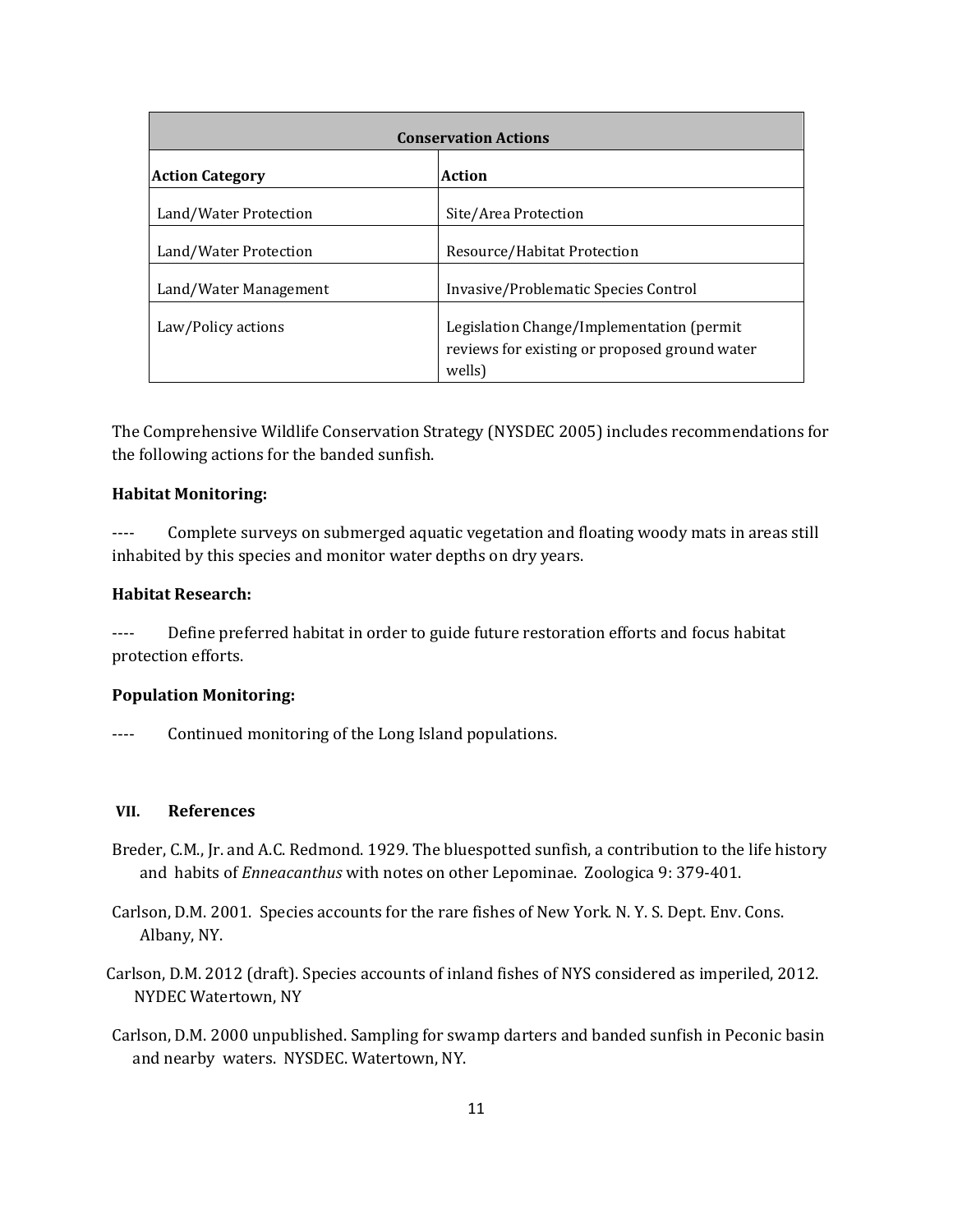- Cohen, A.B. 1977. Life history of the banded sunfish (Enneacanthus obesus) in Green Falls Reservoir, Connecticut. MS thesis. Univ. Connecticut, Storrs.
- Cooper, E.L. 1983. Fishes of Pennsylvania and the Northeastern United States. Pennsylvania State Univ. Press, University Park. 243 pp.
- Graham, J.H. and R. W. Hasting. 1984. Distributional patterns of sunfishes on the New Jersey coastal plain. Environ. Biol. Fishes. 10(3):137-148.
- Jann, D.B., R.M. Neumann and W.A Hyatt. 1999. Distribution and habitat characteristics of banded sunfish in Connecticut. Connecticut Department of Environmental Protection. Hartford, CT.
- Jenkins, R.E. and N.M. Burkhead. 1994. Freshwater fishes of Virginia. Am. Fish. Soc. Bethesda, MD
- Lee, D.S., et al. 1980. Atlas of North American freshwater fishes. North Carolina State. Mus. of Nat. His. 867 pp.
- NatureServe. 2012. NatureServe Explorer: An online encyclopedia of life [web application]. Version 7.1. NatureServe, Arlington, Virginia. Available http://www.natureserve.org/explorer. (Accessed: May 10, 2012 ).
- New York State Department of Environmental Conservation (NYSDEC). 2005. New York State Comprehensive Wildlife Conservation Strategy. http://www.dec.ny.gov/index.html.
- Page, L.M. and B.M. Burr. 1991. A field guide of freshwater fishes, North America north of Mexico. Houghton Mifflin Co. Boston. 432 pp
- O'Riordan, H. 2012(abstract). In search of the banded sunfish. Poster at NY Amer. Fish. Soc. Annual meeting at Lake Placid Feb 2-3 2012.

Schlesinger, M.D., J.D. Corser, K.A. Perkins, and E.L. White. 2011. Vulnerability of at-risk species to climate change in New York. New York Natural Heritage Program, Albany, NY.

- Smith, C.L. 1985. The inland fishes of New York State. New York State Dept. of Environmental Conservation. Albany, NY. 522 pp.
- Sweeney, E.F. 1977. The systematics and distribution of the Centrarchid fish tribe Ennacanthus. Boston Univ. PhD. Thesis. Unpublished.

Therres, G.D. 1999. Wildlife species of regional conservation concern in the northeastern United States. Northeast Wildlife 54:93-100.

Veerabhadran, N. 1985. Habitat selection and spawning behaviour of banded sunfish as influenced by largemouth bass. PhD Thesis, Univ. Conn., Storrs.